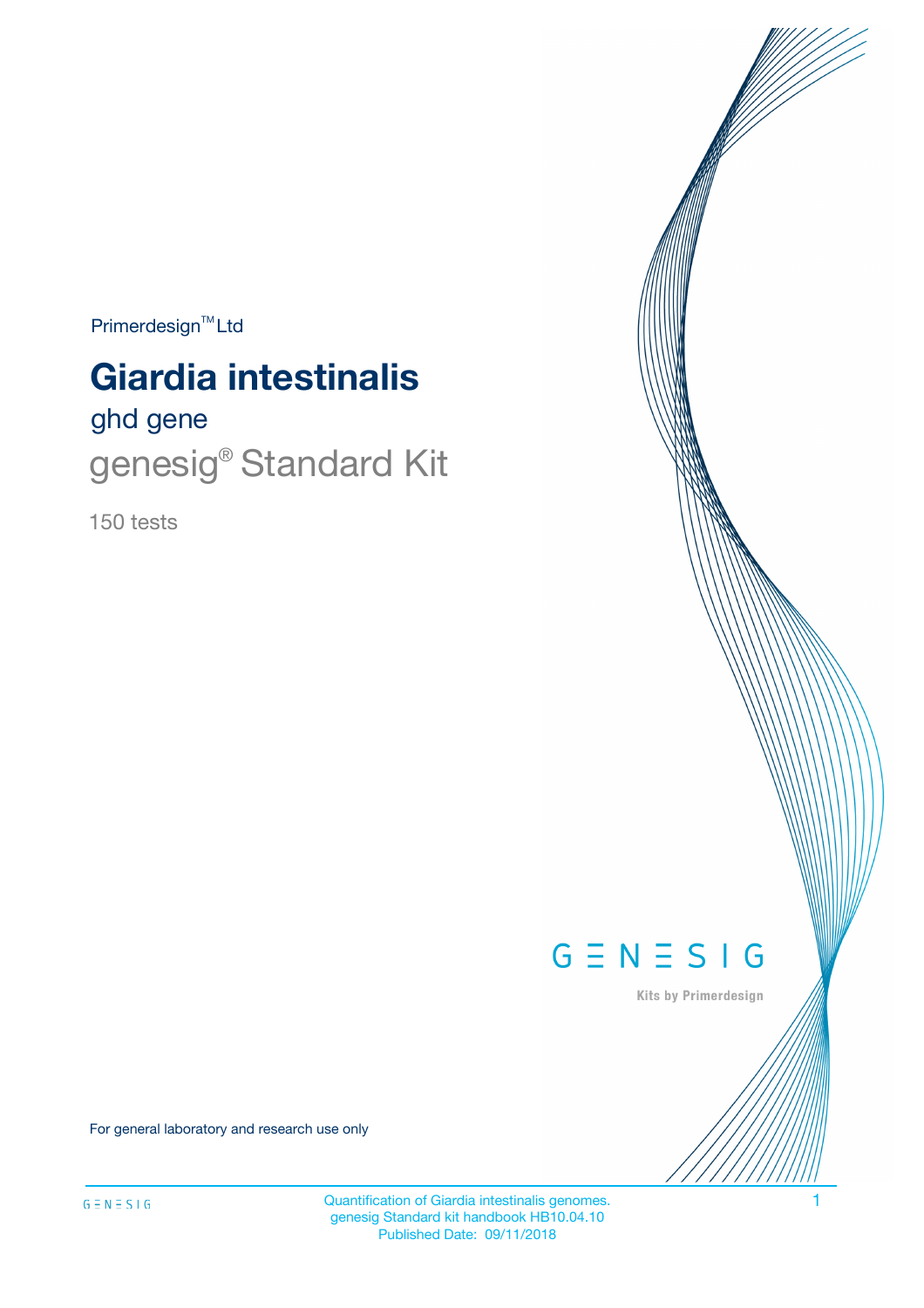### Introduction to Giardia intestinalis

Giardiasis is a major diarrheal disease found throughout the world. The flagellate protozoan Giardia intestinalis (also known as Giardia lamblia), its causative agent, is the most commonly identified intestinal parasite in the United States and the most common protozoal intestinal parasite isolated worldwide.

Giardiasis usually represents a zoonosis with cross-infectivity between animals and humans. Giardia has been isolated from the stools of beavers, dogs, cats, rodents, sheep, and cattle. Within Giardia intestinalis there are 7 assemblages, A, B, C, D, E, F, and the more rarely occuring G. Of these, only assemblages A and B can infect humans, whereas, a range of animals can be infected by assemblages A-G.

Giardiasis is caused by ingestion of Giardia cysts, which retain viability in cold water for as long as 2-3 months. The infective dose is low in humans; 10-25 cysts are capable of causing clinical disease in 8 of 25 subjects. Ingestion of more than 25 cysts results in a 100% infection rate. After ingestion of cysts, excystation, trophozoite multiplication, and colonization of the upper small bowel occur.

Most infections result from fecal-oral transmission or ingestion of contaminated water. Contaminated food is a less common etiology. Person-to-person spread is common, with 25% of family members with infected children themselves becoming infected.

Most infections are asymptomatic, and the attack rate for symptomatic infection in the natural setting varies from 5-70%. Giardia is found in healthy people in endemic areas and in symptomatic carrier states with high numbers of cysts excreted in stools common.

Predisposing factors to symptomatic infection include hypochlorhydria, various immune system deficiencies, blood group A, and malnutrition. The incubation period averages 1-2 weeks, with a mean of 9 days. The average duration of symptoms in all ages ranges from 3 -10 weeks.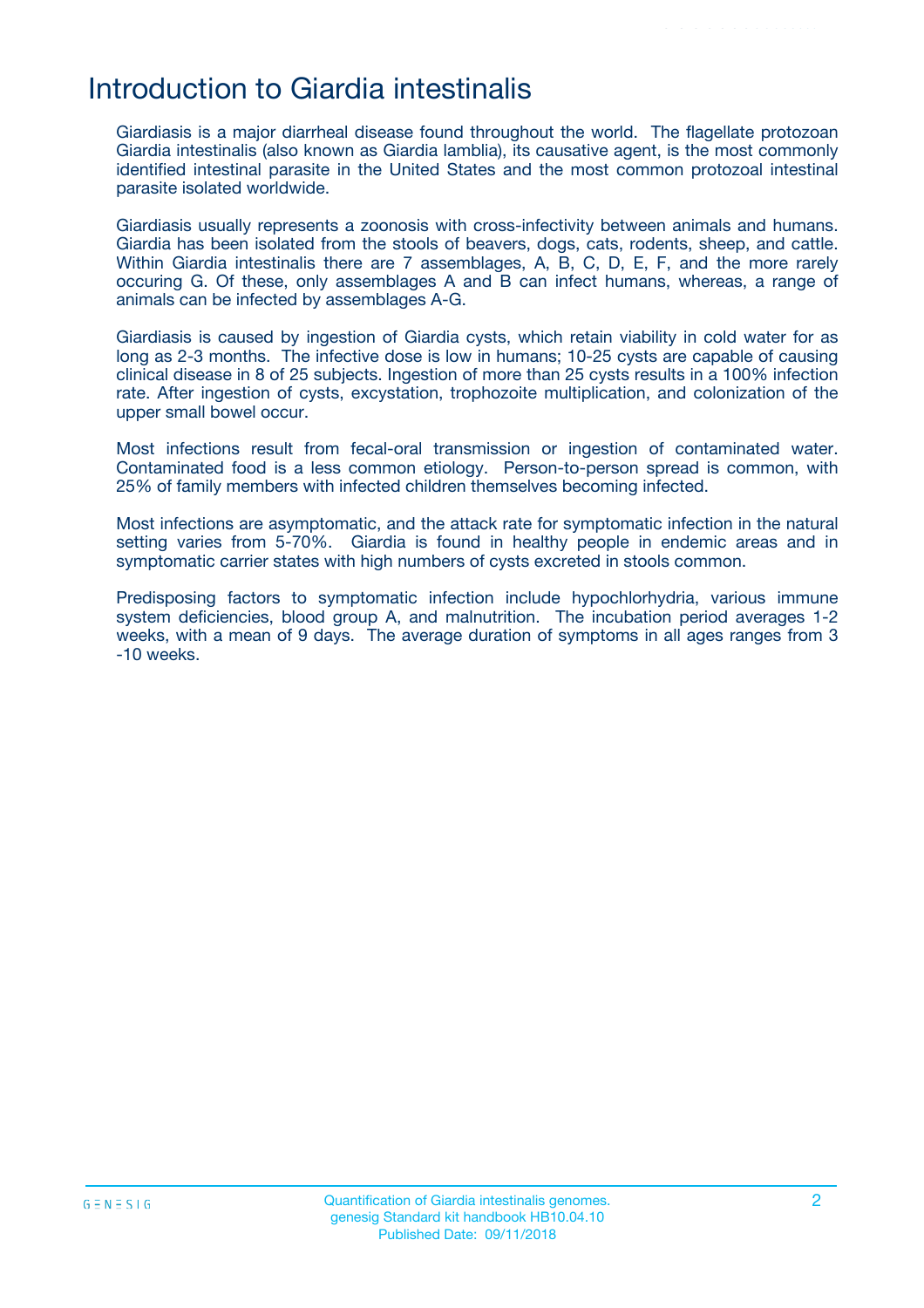

The Primerdesign genesig Kit for Giardia intestinalis (G.intestinalis) genomes is designed for the in vitro quantification of G.intestinalis genomes. The kit is designed to have a broad detection profile. Specifically, the primers represent 100% homology with over 95% of the NCBI database reference sequences available at the time of design.

The dynamics of genetic variation means that new sequence information may become available after the initial design. Primerdesign periodically reviews the detection profiles of our kits and when required releases new versions.

Our kit for Giardia intestinalis (also called Giardia lamblia) genomes is designed for the in vitro quantification of Giardia intestinalis assemblages that are known to affect humans. This includes assemblages A and B only. As such the primers have 100% homology with over 95% of reference sequences contained in the NCBI database. The primers and probe do not detect other species of Giardia or other assemblages of Giardia intestinalis.

If you require further information, or have a specific question about the detection profile of this kit then please send an e.mail to enquiry@primerdesign.co.uk and our bioinformatics team will answer your question.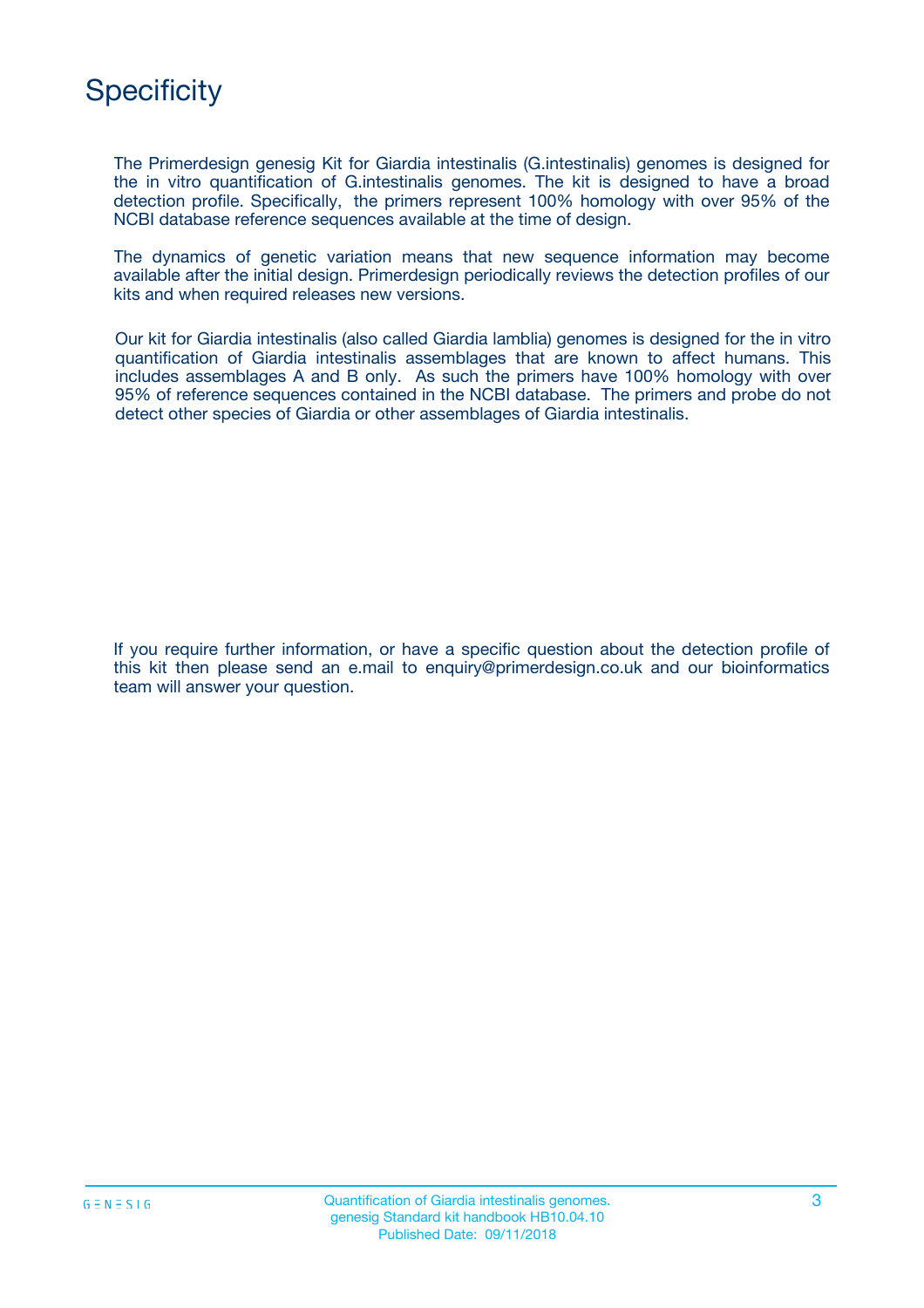# Kit contents

- **G.intestinalis specific primer/probe mix (150 reactions BROWN)** FAM labelled
- **G.intestinalis positive control template (for Standard curve RED)**
- **RNase/DNase free water (WHITE)** for resuspension of primer/probe mixes
- **Template preparation buffer (YELLOW)** for resuspension of positive control template and standard curve preparation

## Reagents and equipment to be supplied by the user

#### **Real-time PCR Instrument**

#### **Extraction kit**

This kit is recommended for use with genesig Easy DNA/RNA extraction kit. However, it is designed to work well with all processes that yield high quality RNA and DNA with minimal PCR inhibitors.

#### **oasig**TM **lyophilised or Precision**®**PLUS 2X qPCR Master Mix**

This kit is intended for use with oasig or PrecisionPLUS2X qPCR Master Mix.

**Pipettors and Tips**

**Vortex and centrifuge**

**Thin walled 1.5 ml PCR reaction tubes**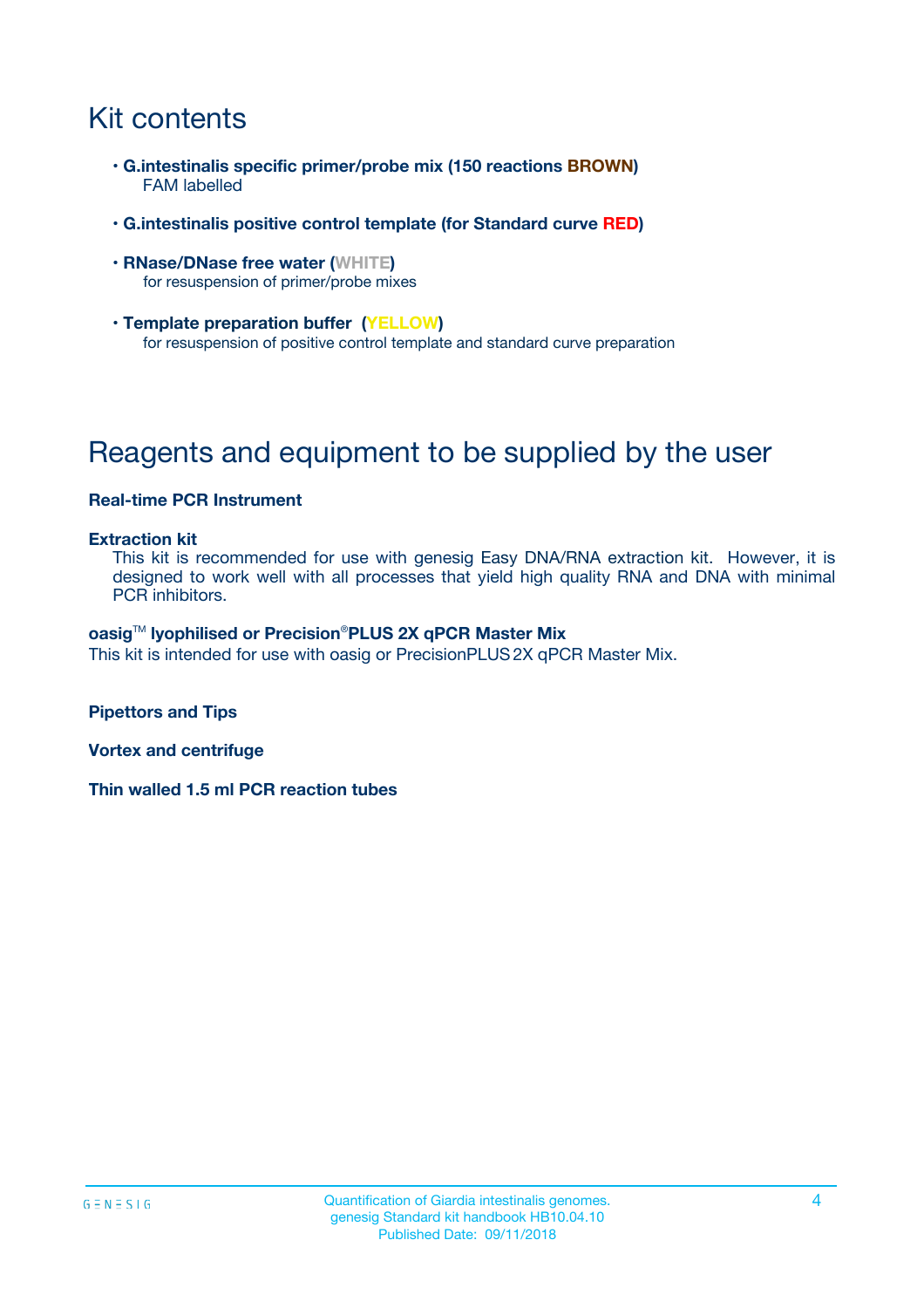### Kit storage and stability

This kit is stable at room temperature but should be stored at -20ºC on arrival. Once the lyophilised components have been resuspended they should not be exposed to temperatures above -20°C for longer than 30 minutes at a time and unnecessary repeated freeze/thawing should be avoided. The kit is stable for six months from the date of resuspension under these circumstances.

If a standard curve dilution series is prepared this can be stored frozen for an extended period. If you see any degradation in this serial dilution a fresh standard curve can be prepared from the positive control.

Primerdesign does not recommend using the kit after the expiry date stated on the pack.

### Suitable sample material

All kinds of sample material suited for PCR amplification can be used. Please ensure the samples are suitable in terms of purity, concentration, and DNA integrity. Always run at least one negative control with the samples. To prepare a negative-control, replace the template DNA sample with RNase/DNase free water.

### Dynamic range of test

Under optimal PCR conditions genesig G.intestinalis detection kits have very high priming efficiencies of >95% and can detect less than 100 copies of target template.

### Notices and disclaimers

This product is developed, designed and sold for research purposes only. It is not intended for human diagnostic or drug purposes or to be administered to humans unless clearly expressed for that purpose by the Food and Drug Administration in the USA or the appropriate regulatory authorities in the country of use. During the warranty period Primerdesign genesig detection kits allow precise and reproducible data recovery combined with excellent sensitivity. For data obtained by violation to the general GLP guidelines and the manufacturer's recommendations the right to claim under guarantee is expired. PCR is a proprietary technology covered by several US and foreign patents. These patents are owned by Roche Molecular Systems Inc. and have been sub-licensed by PE Corporation in certain fields. Depending on your specific application you may need a license from Roche or PE to practice PCR. Additional information on purchasing licenses to practice the PCR process may be obtained by contacting the Director of Licensing at Roche Molecular Systems, 1145 Atlantic Avenue, Alameda, CA 94501 or Applied Biosystems business group of the Applera Corporation, 850 Lincoln Centre Drive, Foster City, CA 94404. In addition, the 5' nuclease assay and other homogeneous amplification methods used in connection with the PCR process may be covered by U.S. Patents 5,210,015 and 5,487,972, owned by Roche Molecular Systems, Inc, and by U.S. Patent 5,538,848, owned by The Perkin-Elmer Corporation.

### Trademarks

Primerdesign™ is a trademark of Primerdesign Ltd.

genesig $^\circledR$  is a registered trademark of Primerdesign Ltd.

The PCR process is covered by US Patents 4,683,195, and 4,683,202 and foreign equivalents owned by Hoffmann-La Roche AG. BI, ABI PRISM® GeneAmp® and MicroAmp® are registered trademarks of the Applera Genomics (Applied Biosystems Corporation). BIOMEK® is a registered trademark of Beckman Instruments, Inc.; iCycler™ is a registered trademark of Bio-Rad Laboratories, Rotor-Gene is a trademark of Corbett Research. LightCycler™ is a registered trademark of the Idaho Technology Inc. GeneAmp®, TaqMan® and AmpliTaqGold® are registered trademarks of Roche Molecular Systems, Inc., The purchase of the Primerdesign reagents cannot be construed as an authorization or implicit license to practice PCR under any patents held by Hoffmann-LaRoche Inc.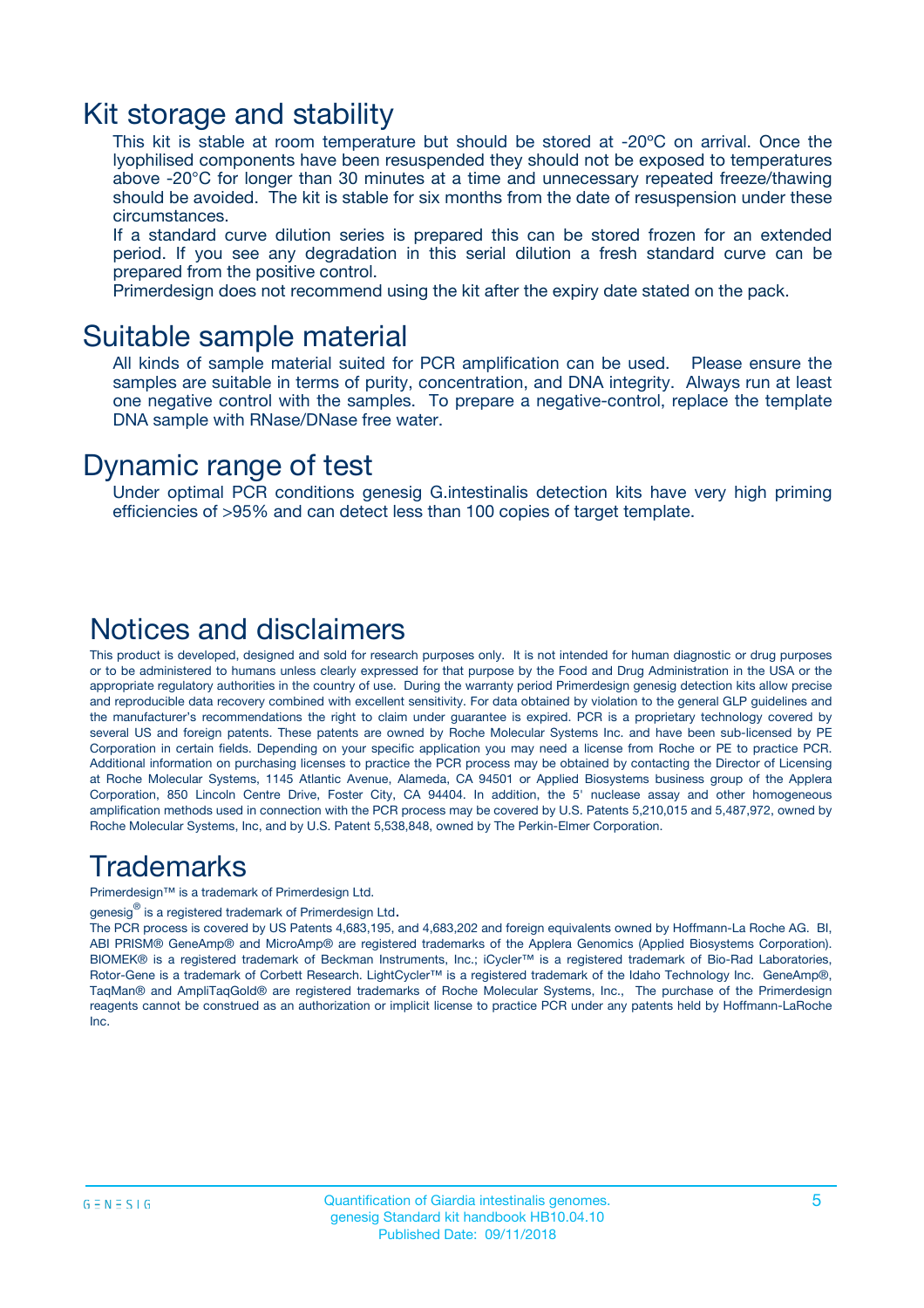### Principles of the test

#### **Real-time PCR**

A G.intestinalis specific primer and probe mix is provided and this can be detected through the FAM channel.

The primer and probe mix provided exploits the so-called TaqMan® principle. During PCR amplification, forward and reverse primers hybridize to the G.intestinalis DNA. A fluorogenic probe is included in the same reaction mixture which consists of a DNA probe labeled with a 5`-dye and a 3`-quencher. During PCR amplification, the probe is cleaved and the reporter dye and quencher are separated. The resulting increase in fluorescence can be detected on a range of qPCR platforms.

#### **Positive control**

For copy number determination and as a positive control for the PCR set up, the kit contains a positive control template. This can be used to generate a standard curve of G.intestinalis copy number / Cq value. Alternatively the positive control can be used at a single dilution where full quantitative analysis of the samples is not required. Each time the kit is used, at least one positive control reaction must be included in the run. A positive result indicates that the primers and probes for detecting the target G.intestinalis gene worked properly in that particular experimental scenario. If a negative result is obtained the test results are invalid and must be repeated. Care should be taken to ensure that the positive control does not contaminate any other kit component which would lead to false-positive results. This can be achieved by handling this component in a Post PCR environment. Care should also be taken to avoid cross-contamination of other samples when adding the positive control to the run. This can be avoided by sealing all other samples and negative controls before pipetting the positive control into the positive control well.

#### **Negative control**

To validate any positive findings a negative control reaction should be included every time the kit is used. For this reaction the RNase/DNase free water should be used instead of template. A negative result indicates that the reagents have not become contaminated while setting up the run.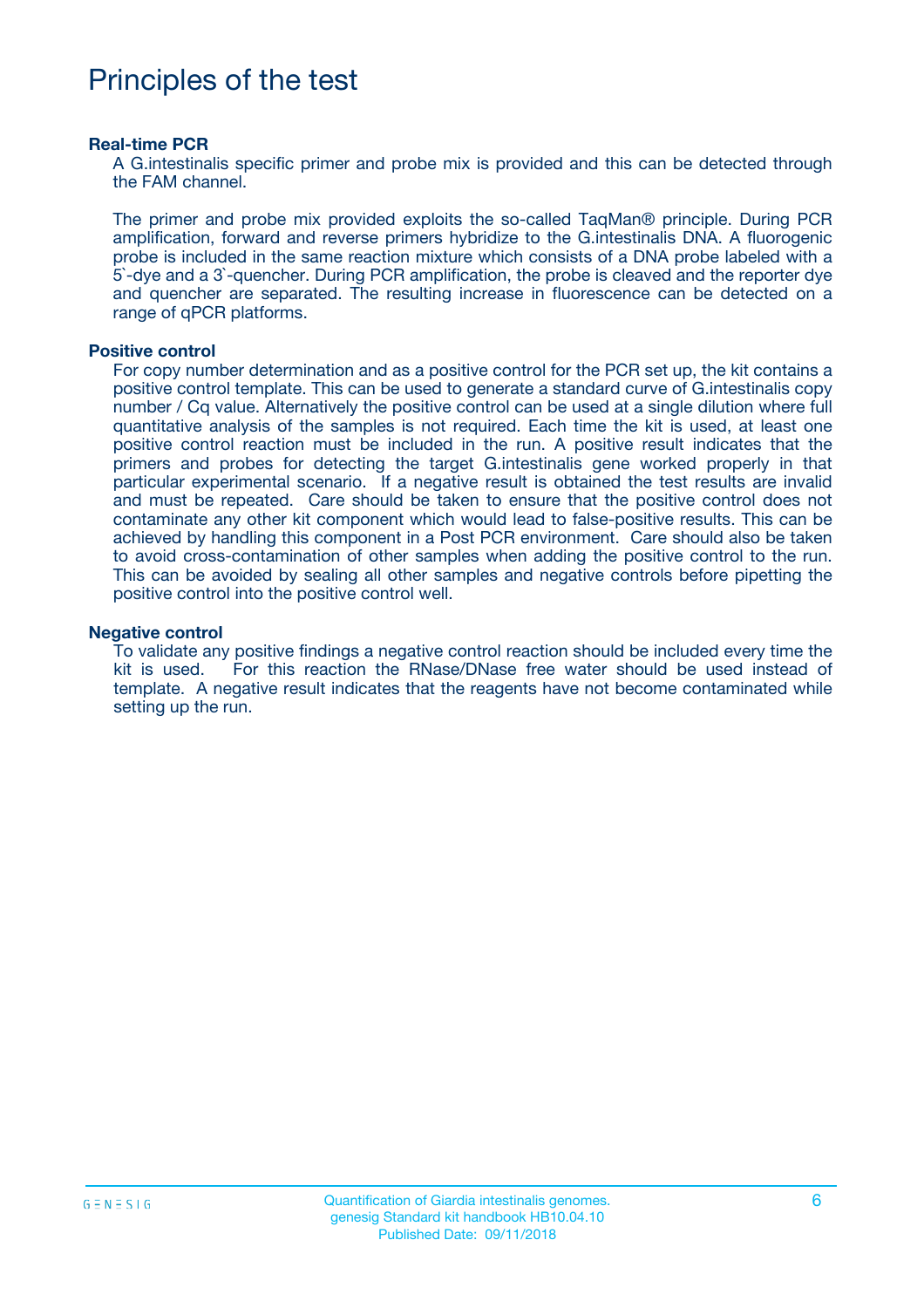### Resuspension protocol

To minimize the risk of contamination with foreign DNA, we recommend that all pipetting be performed in a PCR clean environment. Ideally this would be a designated PCR lab or PCR cabinet. Filter tips are recommended for all pipetting steps.

#### **1. Pulse-spin each tube in a centrifuge before opening.**

This will ensure lyophilised primer and probe mix is in the base of the tube and is not spilt upon opening the tube.

**2. Resuspend the kit components in the RNase/DNase free water supplied, according to the table below.**

To ensure complete resuspension, vortex each tube thoroughly.

| Component - resuspend in water<br><b>Nolume</b> |        |
|-------------------------------------------------|--------|
| <b>Pre-PCR pack</b>                             |        |
| G. intestinalis primer/probe mix (BROWN)        | 165 ul |

#### **3. Resuspend the positive control template in the template preparation buffer supplied, according to the table below:**

To ensure complete resuspension, vortex the tube thoroughly.

| Component - resuspend in template preparation buffer |        |  |
|------------------------------------------------------|--------|--|
| <b>Post-PCR heat-sealed foil</b>                     |        |  |
| G. intestinalis Positive Control Template (RED) *    | 500 µl |  |

\* This component contains high copy number template and is a VERY significant contamination risk. It must be opened and handled in a separate laboratory environment, away from the other components.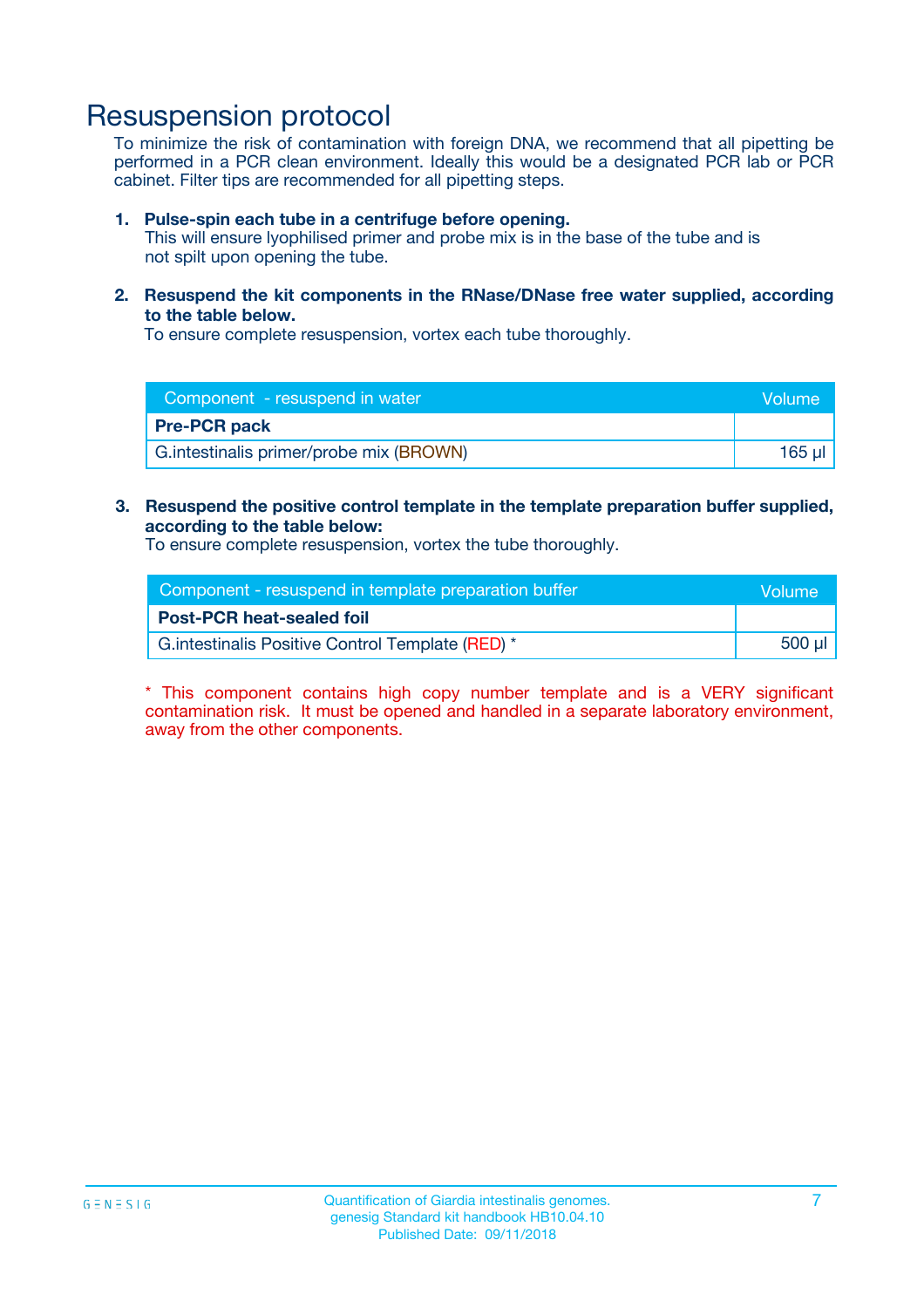# qPCR detection protocol

**1. For each DNA sample prepare a reaction mix according to the table below:** Include sufficient reactions for positive and negative controls.

| Component                                 | Volume   |
|-------------------------------------------|----------|
| oasig or PrecisionPLUS 2X qPCR Master Mix | 10 $\mu$ |
| G.intestinalis primer/probe mix (BROWN)   | 1 $\mu$  |
| <b>RNase/DNase free water (WHITE)</b>     | $4 \mu$  |
| <b>Final Volume</b>                       | $15 \mu$ |

- **2. Pipette 15µl of this mix into each well according to your qPCR experimental plate set up.**
- **3. Prepare DNA templates for each of your samples.**
- **4. Pipette 5µl of DNA template into each well, according to your experimental plate set up.**

For negative control wells use 5µl of RNase/DNase free water. The final volume in each well is 20µl.

**5. If a standard curve is included for quantitative analysis, prepare a reaction mix according to the table below:**

| Component                                 | Volume          |
|-------------------------------------------|-----------------|
| oasig or PrecisionPLUS 2X qPCR Master Mix | 10 µl           |
| G.intestinalis primer/probe mix (BROWN)   | 1 µI            |
| <b>RNase/DNase free water (WHITE)</b>     | $4 \mu$         |
| <b>Final Volume</b>                       | 15 <sub>µ</sub> |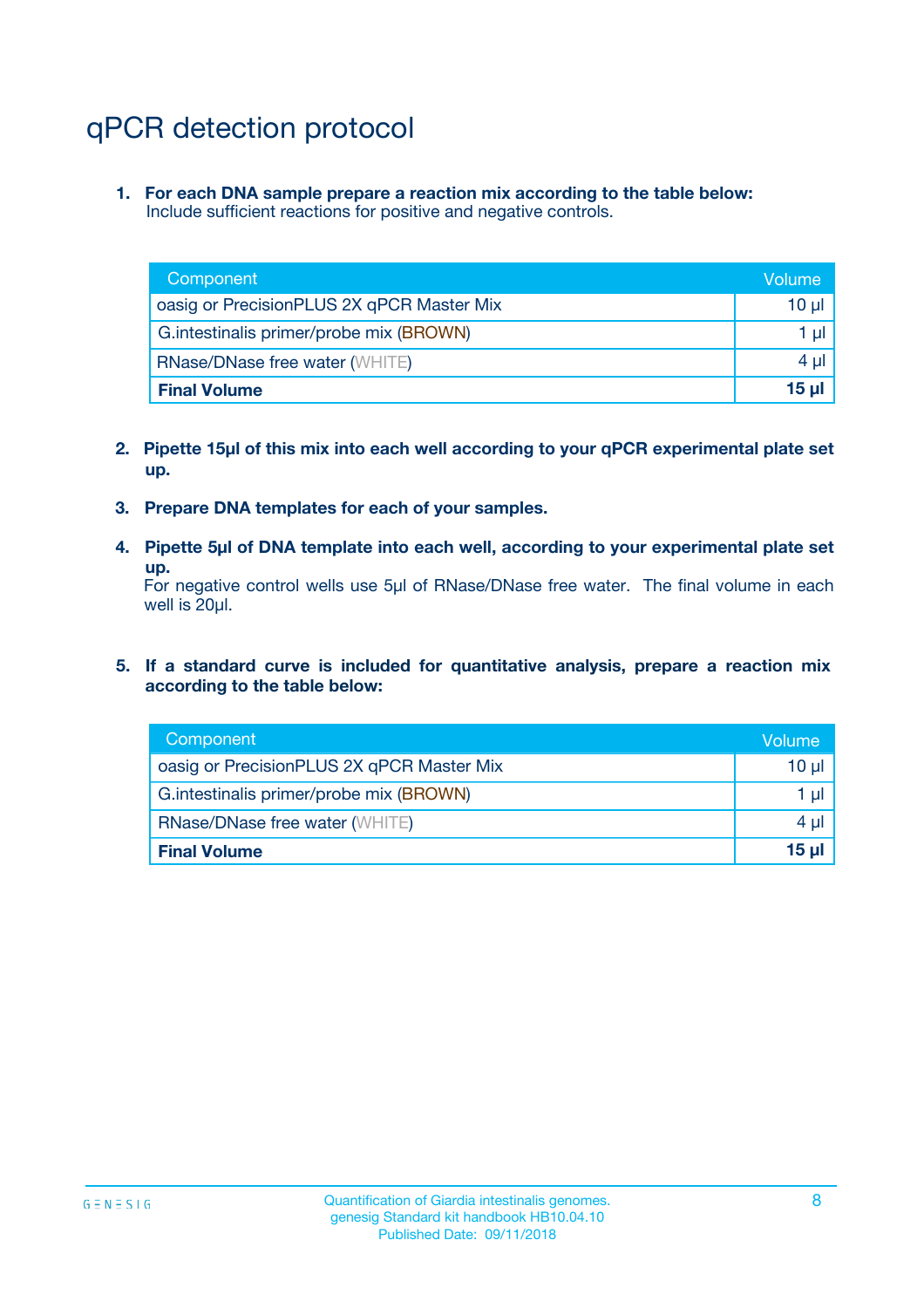#### **6. Preparation of a standard curve dilution series.**

- 1) Pipette 90µl of template preparation buffer into 5 tubes and label 2-6
- 2) Pipette 10µl of Positive Control Template (RED) into tube 2
- 3) Vortex thoroughly
- 4) Change pipette tip and pipette 10µl from tube 2 into tube 3
- 5) Vortex thoroughly

Repeat steps 4 and 5 to complete the dilution series

| <b>Standard Curve</b>         | <b>Copy Number</b>     |
|-------------------------------|------------------------|
| Tube 1 Positive control (RED) | $2 \times 10^5$ per µl |
| Tube 2                        | $2 \times 10^4$ per µl |
| Tube 3                        | $2 \times 10^3$ per µl |
| Tube 4                        | $2 \times 10^2$ per µl |
| Tube 5                        | 20 per µl              |
| Tube 6                        | 2 per ul               |

7. Pipette 5µl of standard template into each well for the standard curve according to your experimental plate set up.

The final volume in each well is 20µl.

# qPCR amplification protocol

Amplification conditions using oasig or PrecisionPLUS2X qPCR Master Mix.

|             | <b>Step</b>       | <b>Time</b>     | Temp           |
|-------------|-------------------|-----------------|----------------|
|             | Enzyme activation | 2 min           | $95^{\circ}$ C |
| Cycling x50 | Denaturation      | 10 <sub>s</sub> | 95 $°C$        |
|             | DATA COLLECTION * | 60 s            | 60 °C          |

\* Fluorogenic data should be collected during this step through the FAM channel